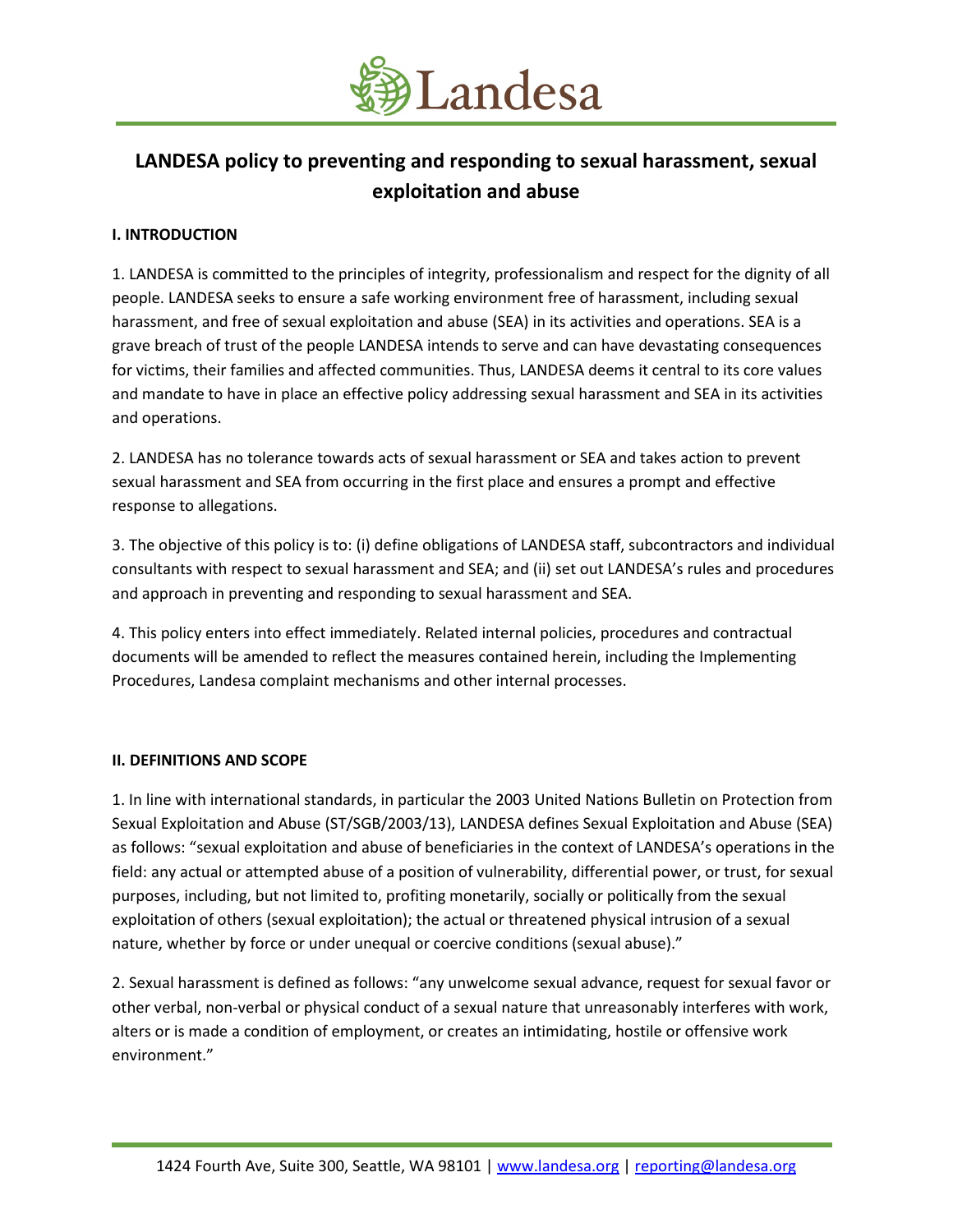

3. For the purposes of this Policy, the term "SEA" refers to behavior towards beneficiaries of LANDESAfunded or -managed activities and operations (defined as "persons that LANDESA intends to serve through its programs and activities"). The term "LANDESA activities and operations" refers to all activities and operations financed or managed by LANDESA.

4. SEA includes any unwanted or forced sexual act committed without consent of the other person or threat thereof, sexual activities with a minor, unwanted touching of a sexual nature, forcing someone to have sex with anyone, videotaping, photographing, or otherwise recording sexual acts and posting them without permission, name calling with sexual epithets, and telling someone that they or anyone else have to engage in sexual acts as a condition for anything.

5. For the purposes of this Policy, the term "sexual harassment" refers to a form of harassment generally associated with the work context that creates an intimidating, hostile or offensive work environment. Sexual harassment includes, but is not limited to: unsolicited requests for sexual favors, requests for sexual favors linked to career prospects, unwanted physical contact, propositions or pressure for sexual activity, continued suggestions for social activity outside the workplace when it has been made clear that such suggestions are unwelcome, visual displays of degrading sexual images, objects or written material, leering, whistling or making sexually suggestive gestures, sexually suggestive conduct or offensive remarks of a sexual nature.

# **III. LANDESA SEXUAL HARASSMENT AND SEA POLICY**

## **Section 1 – Guiding principles**

6. LANDESA staff, subcontractors and consultants shall work and behave in a manner that respects and fosters each other's rights and the rights of the people they serve. This includes an obligation to abstain from any acts of sexual harassment and/or SEA and to report in a timely manner any allegations of sexual harassment and/or SEA that may arise at LANDESA or in the context of a LANDESA-funded or managed activity or operation. LANDESA managers and supervisors have the responsibility to create and maintain a work environment that helps prevent sexual harassment and SEA and to encourage reporting of allegations of sexual harassment and/or SEA.

7. LANDESA has no tolerance for acts of sexual harassment and/or SEA. LANDESA is committed to facilitating the reporting of sexual harassment and SEA and ensuring a prompt and effective response to allegations of sexual harassment and/or SEA, including through timely and objective investigations. LANDESA is also committed to protecting reporting parties who act in good faith from retaliation. LANDESA is further committed to preventing sexual harassment and SEA from occurring in the first place, for example through activities such as awareness raising, background checks, partner due diligence and appropriate project design and implementation.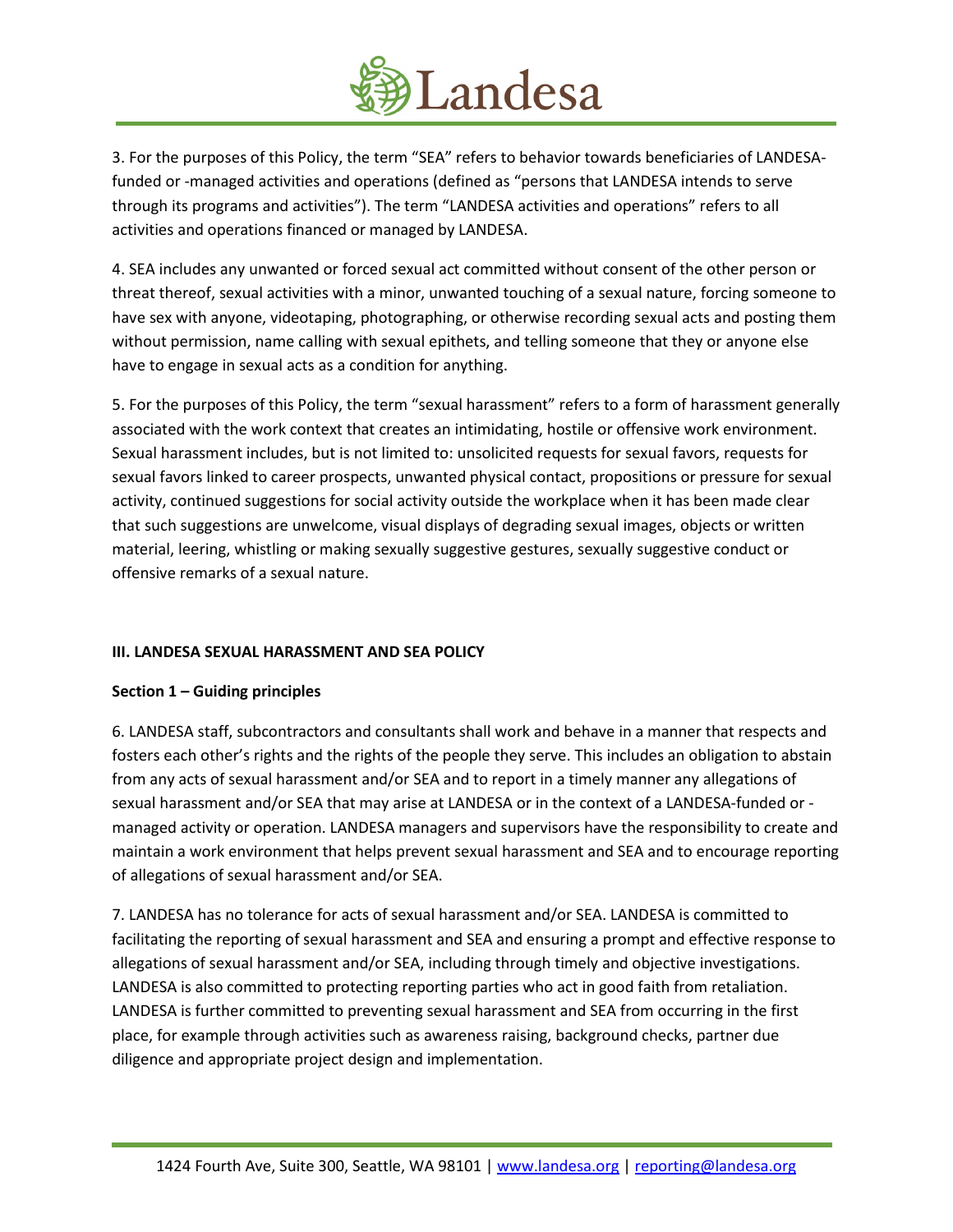

## **Section 2 – Application**

8. This policy applies to all LANDESA staff, independent of their location, position, including staff members on loan, and temporary short-term staff. It also applies to all LANDESA subcontractors and individual consultants..

9. In its spirit and principles, this policy also applies to all persons who participate in LANDESA programs and activities and third parties contracted using LANDESA's funding.

## **Section 3 – Responsibilities**

**A. Responsibilities of LANDESA staff,** subcontractors and individual consultants

#### **1. Obligation to act ethically**

10. LANDESA staff, subcontractors and individual consultants are expected to adhere to the highest ethical standards, both in their professional and personal dealings, and to abide by the core values of the organization: integrity, respect, professionalism and focus on results. This includes an obligation not to sexually harass, exploit or abuse others.

To this end, LANDESA staff, subcontractors and individual consultants have the following responsibilities:

i. Abstain from engaging in any acts of sexual harassment and/or SEA. Acts of sexual harassment and/or SEA are considered serious misconduct, which may lead to summary dismissal, termination of contract and/or referral to national authorities.

ii. Abstain from encouraging or condoning acts of sexual harassment and/or SEA committed by others in connection with an LANDESA-funded or -managed activity or operation. Encouraging or condoning acts of sexual harassment and/or SEA is considered misconduct, which may lead to disciplinary measures (see below section).

iii. Abstain from any sexual activities with beneficiaries, as such relationships are marked by inherently unequal power dynamics, and may undermine the credibility and integrity of the work of Landesa.

iv. Contribute to a work environment that prevents sexual harassment and SEA from occurring in the first place. In particular, managers and supervisors are expected to clearly communicate LANDESA's notolerance policy towards sexual harassment and SEA, behave in an exemplary manner and encourage timely reporting of sexual harassment and SEA allegations. LANDESA staff, subcontractors and individual consultants are required to participate in anti-harassment and SEA trainings.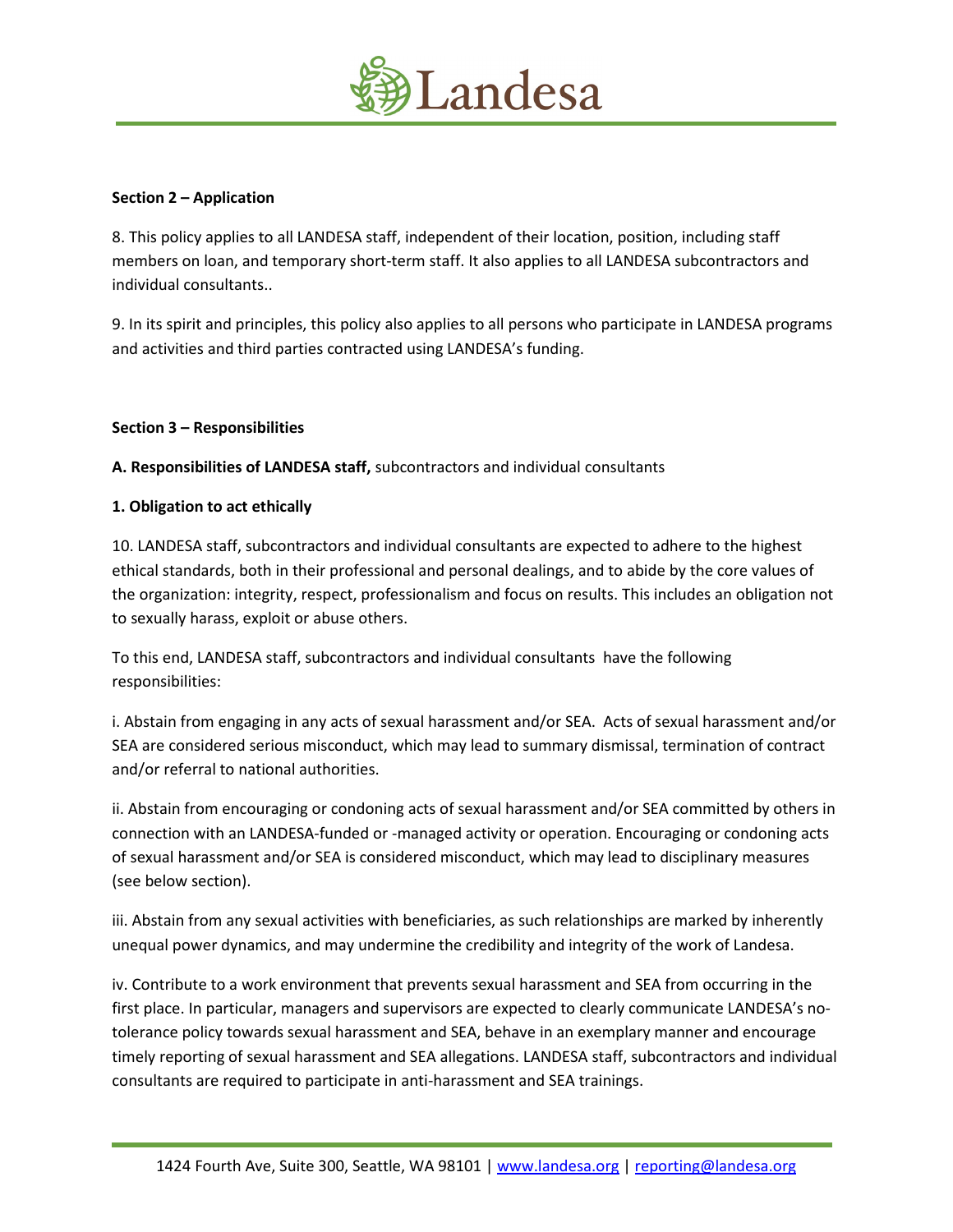

# **2. Obligation to report**

11. LANDESA staff, subcontractors and individual consultants who witness or otherwise become aware of potential acts of sexual harassment and/or SEA, or who have reason to suspect that such acts have been or are being committed at LANDESA or in connection with an LANDESA-funded or -managed project or activity, have a duty to immediately report this to LANDESA through the appropriate reporting channels. The appropriate reporting channel for sexual harassment and SEA is the Chief Human Resources Officer (CHRO).. SEA allegations can also be reported to the Chief Program Officer (CPO).

12. Where a LANDESA staff member, subcontractor or individual consultant witnesses or otherwise becomes aware of, or has reason to suspect, acts of sexual harassment and/or SEA, but fails to report this to LANDESA in a timely manner, LANDESA considers this as misconduct, which may lead to disciplinary measures.

13. The reporting of false allegations of sexual harassment and/or SEA made with an intent to harm the reputation of another person or LANDESA, or to take undue advantage of LANDESA's reporting mechanism for personal benefit, is considered misconduct, which may lead to disciplinary measures.

14. LANDESA staff, subcontractors and individual consultants are required to cooperate unreservedly with the CHRO and CPO and to respond promptly to any requests for information.

## **B. Responsibilities of LANDESA**

# **1. Establish and maintain an appropriate reporting mechanism**

15. LANDESA makes available an immediate and confidential reporting mechanism to report potential acts of sexual harassment associated with the workplace at LANDESA and/or SEA in connection with an LANDESA-funded or managed activity or operation. To this end, external individuals including beneficiaries may rely on confidential email addresses posted on LANDESA's internet website. Existing reporting channels are monitored on a regular basis and strengthened where appropriate.

16. LANDESA, through Human Resources, appoints and trains dedicated senior focal points in its offices and hubs to receive allegations of SEA in relation to LANDESA projects and activities in the field in local languages.

17. LANDESA staff, subcontractors and individual consultants report their allegations, observations or suspicions regarding potential acts of sexual harassment and/or SEA to the CHRO or CPO. External parties, including potential victims of sexual harassment and/or SEA, are encouraged to report their allegations, observations or suspicions through Human Resources and confidential email address, where they can also receive confidential advice.

18. Reports of sexual harassment and SEA may be filed anonymously. "Anonymity" means that reporting parties do not provide their names. Where a report is filed anonymously, the reporting party is encouraged to at least provide an email address or phone number for potential follow-up questions.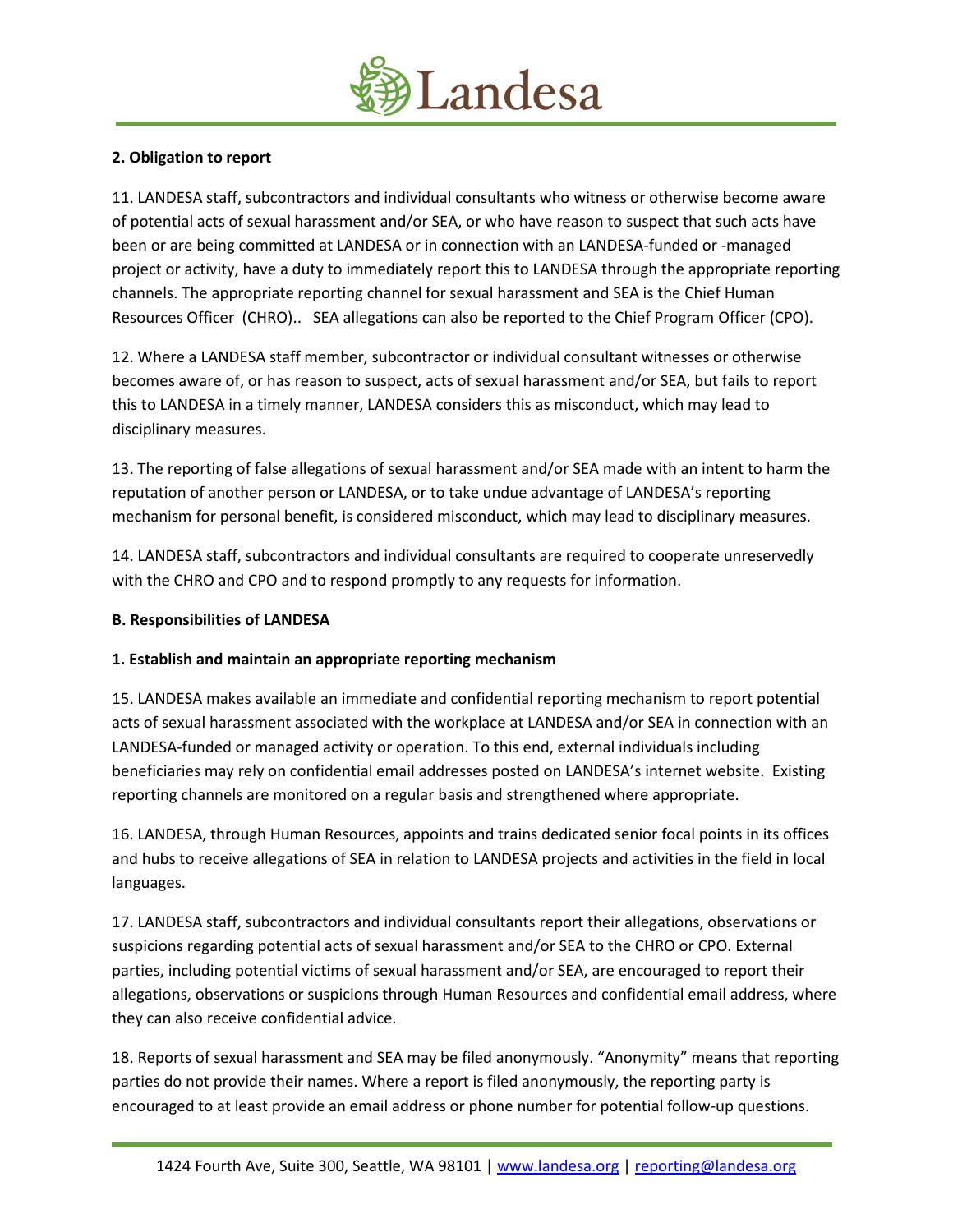

19. All reports of sexual harassment and SEA are treated with strict confidentiality. "Strict confidentiality" means that the identity of the reporting party will not be disclosed to anybody outside of Human Resources or the Chief Program Officer, unless the reporting party consents to disclosure or where allegations were made in bad faith or where disclosure is deemed necessary by LANDESA to fulfill due process requirements in the investigation process or when there is a clear and imminent danger to the life or health of a person.

20. LANDESA ensures a prompt response to all reported allegations of sexual harassment and SEA. Human Resources reviews and monitors reported allegations of sexual harassment or SEA. Upon receipt of an allegation, a local Human Resources Rep conducts a preliminary assessment of the allegation. If this assessment shows prima facie elements of unacceptable behavior including sexual harassment and/or SEA that merits further proceedings, the Ethics Office refers the matter to the Chief Human Resources Officer which is the authority in LANDESA entrusted with investigative functions.

21. During an initial review, Human Resources may recommend to the CEO interim measures to protect a whistleblower from retaliation.

Similarly, upon recommendation from the Chief Human Resources Officer, the CEO may take interim measures to protect staff members, subcontractors and individual consultants, or beneficiaries.

22. LANDESA recognizes that reporting allegations of sexual harassment and/or SEA can be difficult. Persons who have in good faith reported allegations of sexual harassment and/or SEA or cooperated with a sexual harassment and/or SEA investigation may seek protection under LANDESA's Whistleblower Protection Procedures

# **2. Establish and maintain an appropriate response mechanism**

## **a) Investigations**

23. Human Resources is responsible for reviewing and investigating allegations of sexual harassment and SEA. Cases involving allegations of sexual harassment and SEA are considered high-priority cases.

24. Human Resources conducts its investigations in line with best practices for sexual harassment and SEA investigations and is sensitive to the delicate nature of the allegations. Where appropriate, Human Resources may hire external experts to assist in the investigation and/or liaise with local authorities.

25. LANDESA staff, subcontractors and individual consultants have a duty to cooperate unreservedly with any review or investigation of allegations of sexual harassment and/or SEA and shall respond promptly and fully to requests for information. LANDESA staff, subcontractors and individual consultants are expected to provide any additional relevant information that might be unknown to Human Resources, whether or not requested to do so. A failure to cooperate with an investigation may constitute misconduct.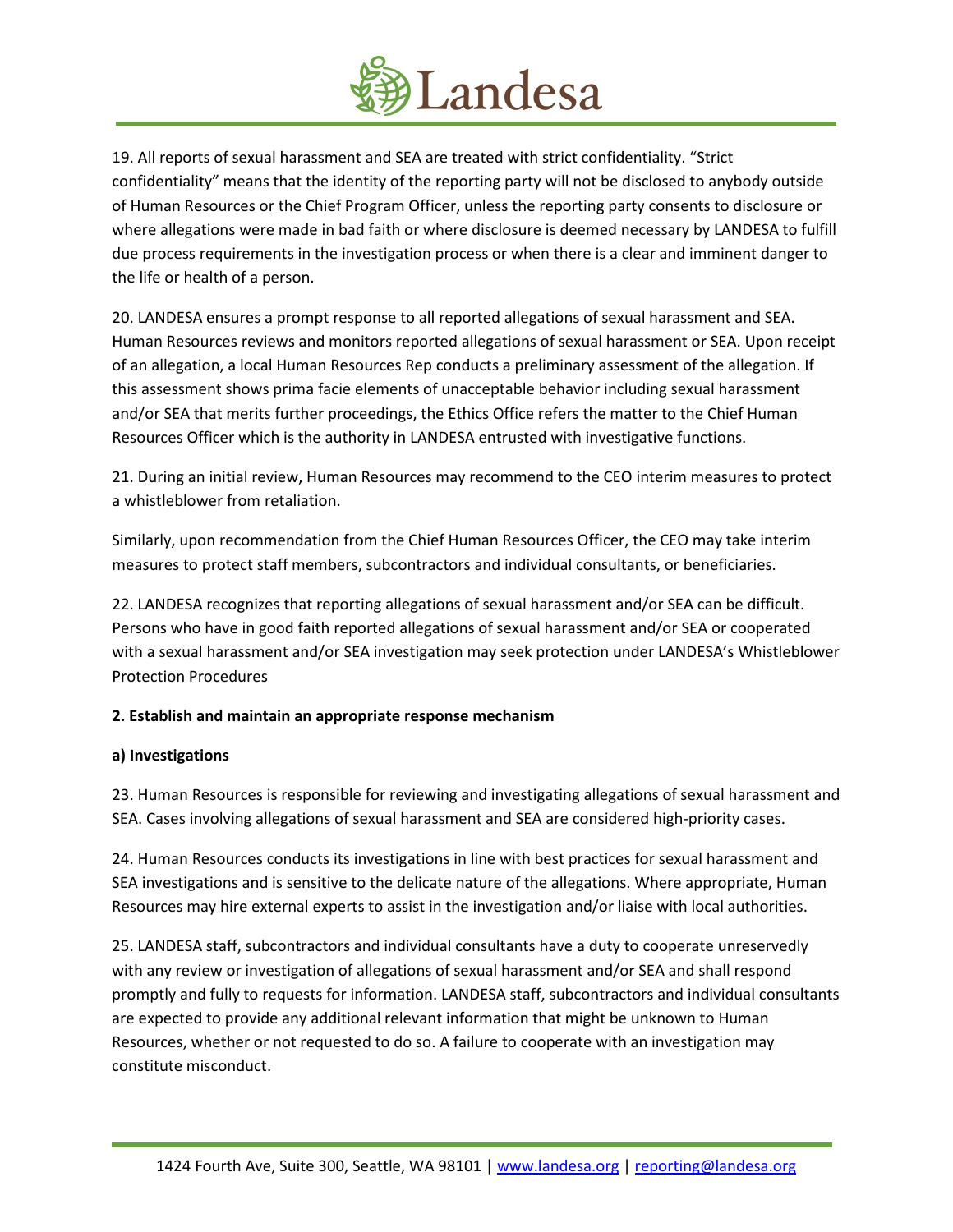

26. LANDESA staff, subcontractors and individual consultants who are under investigation for potential sexual harassment and/or SEA may be temporarily removed from their position, pending the investigation.

27. Upon closure of an investigation, Human Resources issues a final report to the CEO, explaining its findings and conclusions. If any allegations are substantiated, applicable disciplinary proceedings will commence.

## **b) Disciplinary measures**

28. Disciplinary measures are applied to LANDESA staff who are found to have engaged in acts of sexual harassment and/or SEA at LANDESA or in connection with an LANDESA-funded or -managed project or activity. Acts of sexual harassment and SEA are considered serious misconduct and can be grounds for summary dismissal.

29. LANDESA shall impose sanctions, such as immediate termination of contract and debarment, against subcontractors of individual consultants who are found to have engaged in acts of sexual harassment and/or SEA.

30. Disciplinary measures or sanctions are also applied to LANDESA staff, subcontractors and individual consultants who fails to report acts of sexual harassment or SEA in a timely manner or who encourages or condones acts of sexual harassment or SEA at LANDESA or in connection with an LANDESA-funded or -managed project or activity.

31. Disciplinary measures or sanctions are further applied to LANDESA staff, subcontractors and individual consultants who knowingly makes a false report of sexual harassment and/or SEA with an intent to harm the reputation of another person or of LANDESA.

32. Where LANDESA has reason to believe that laws of a country may have been violated, the CEO may decide to refer matters involving substantiated acts of sexual harassment and/or SEA to national authorities for purposes of criminal proceedings, as appropriate. In this context, the CEO may decide to waive the functional immunities of the implicated staff member or other persons or records relevant to the investigation.

# **c) Measures regarding the conduct of project staff and third parties in LANDESA-funded operations**

33. LANDESA ensures to reflect its no-tolerance policy towards sexual harassment and SEA in its activities and operations. To this end, recipients of LANDESA funding are expected to immediately inform LANDESA of any allegations of sexual harassment and/or SEA they receive in connection with an LANDESA-funded or -managed activity or operation. Where LANDESA has received credible allegations that project staff may have engaged in such misconduct in connection with an LANDESA-funded or managed project or activity, LANDESA may take appropriate measures including request the immediate removal of persons from any LANDESA-funded or -managed projects or activities, pending further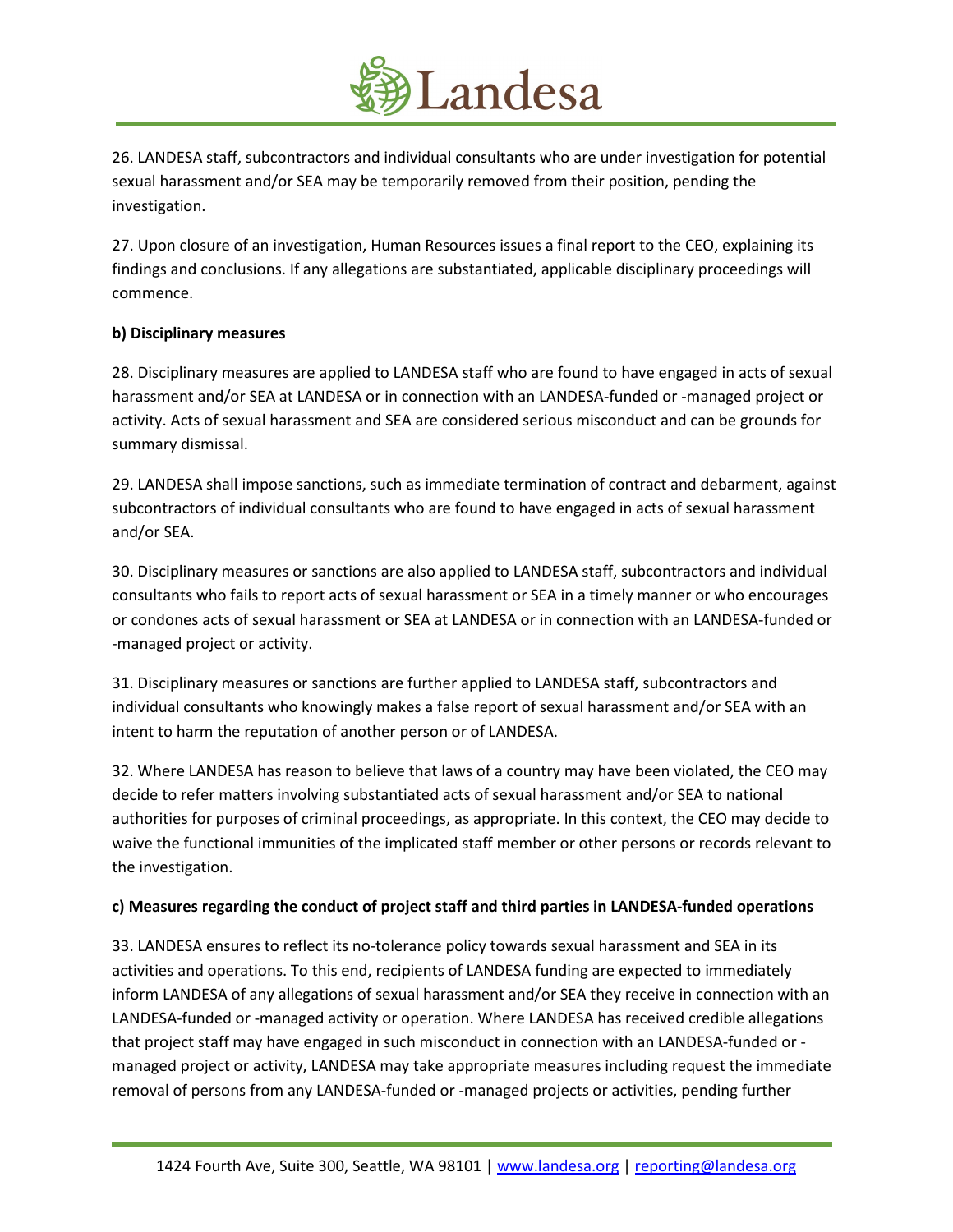

action. In such cases, LANDESA may also request that investigation by national authorities take place for purposes of criminal proceedings.

34. LANDESA requires recipients of LANDESA funding to include, in all contracts with project staff, contractors, suppliers and other third parties to be funded with LANDESA funds: (i) provisions prohibiting acts of sexual harassment and SEA, (ii) provisions establishing an obligation to immediately report to LANDESA or the recipient incidents of sexual harassment and/or SEA in LANDESA-funded or managed projects or activities, and (iii) provisions allowing for the immediate termination of contract based on proven acts of sexual harassment and/or SEA in connection with LANDESA-funded or managed projects or activities.

## **3. Prevention and monitoring**

## **a) Outreach and communication**

35. LANDESA ensures robust communications to support effective implementation of this Policy across Landesa and in its activities and operations and to raise awareness of the issue of sexual harassment and SEA and its potential impact on LANDESA's development mandate.

36. The outreach and communication efforts are monitored and shall ensure that sexual harassment and SEA materials are distributed at all levels of the Organization, that materials informing representatives of recipients of LANDESA funding, including project staff, third parties implementing LANDESA-funded or -managed projects or activities, and beneficiary communities are distributed, and that appropriate tools and channels are used for awareness raising on the issue of sexual harassment and SEA.

37. LANDESA may liaise with other International Organizations, think tanks, government agencies and not-for-profit organizations to jointly work on the prevention and response to sexual harassment and SEA in rural development. In particular, LANDESA works to build commitment among its partners at all levels, including local governments and co-financing institutions, to protect vulnerable persons from sexual harassment and SEA-related risks in the development context.

## **b) Due diligence and background checks**

38. No offer of appointment shall be made to any applicant who seeks to work for LANDESA before an appropriate background check has been completed. This background check includes questions regarding criminal convictions, disciplinary measures, sanctions or investigations relating to sexual harassment and SEA. LANDESA reserves the right to withdraw any offer of employment or to terminate any contractual engagement if an applicant is found to have provided untruthful information concerning any condemnation regarding acts of sexual harassment and/or SEA.

39. LANDESA maintains a record of LANDESA staff, subcontractors and individual consultants who were found to have engaged in acts of sexual harassment and/or SEA in relation with their work for LANDESA. LANDESA also maintains a record of LANDESA staff, subcontractors and individual consultants who have